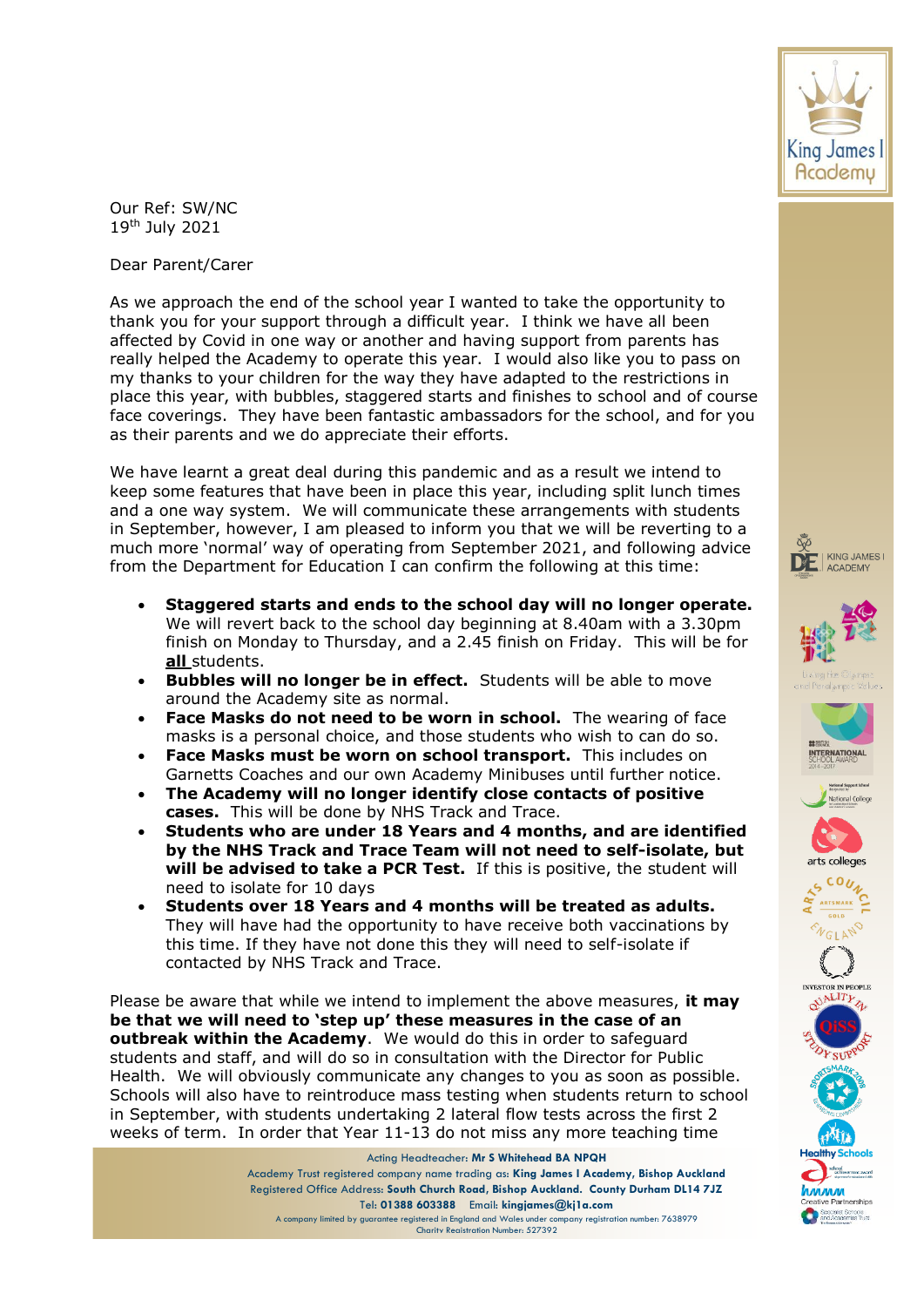

during their exam years, we will require them to attend school briefly on Tuesday  $31<sup>st</sup>$  August in order that they can take their first test. We will also require Year 10 to attend briefly during the afternoon of Wednesday  $1<sup>st</sup>$  September for their tests. For this reason, we will operate a staggered start to the term. Students will need to come in to school for their tests as follows:

| Date                               | Year<br>Group for | Timings                           | Other information                                                             |
|------------------------------------|-------------------|-----------------------------------|-------------------------------------------------------------------------------|
|                                    | Testing           |                                   |                                                                               |
| Tuesday 31 <sup>st</sup> August    | 11                | $9.30$ am $-$<br>11.30am          | Students to leave the site<br>following their test                            |
|                                    | 12, 13            | $12.30pm -$<br>2.30 <sub>pm</sub> |                                                                               |
| Wednesday 1st<br>September         | 10                | $1.30pm -$<br>3.30pm              | Students to leave the site<br>following their test.                           |
| Thursday 2 <sup>nd</sup> September | 7,8               | During the<br>School Day          | All students in Year 7, 8,<br>10, 11, 12 and 13 to<br>attend school as normal |
| Friday 3rd September               | 9                 | During the<br>School Day          | All Year groups to attend<br>school as normal                                 |

\*\***Please note that Year 9 will not return to school until Friday 3rd September, with all other Year groups returning to teaching on Thursday 2 nd September**

Whilst we have consent forms for the majority of parents, we will contact those parents who we do not yet have testing consent for, including new Year 7 starters later in the summer. We will also send a reminder and confirm timings later in August. After students have had 2 tests in school they will be provided with home testing kits to continue with through September.

In addition to the testing regime, the Academy will maintain hand sanitizing facilities in all classrooms, as well as maintaining appropriate ventilation and cleaning regimes through the day.

Please note that **parents should not send their children into school if they have any symptoms of Covid-19, no matter how mild.** At present, official symptoms are as follows:

- A high temperature
- A new or continuous cough this means coughing a lot, for more than an hour, or 3 or more coughing episodes in 24 hours
- A loss or change to sense of smell or taste this means they cannot smell or taste anything, or things smell or taste different to normal

Whilst this information in this letter is correct at the time of writing, please be aware that Government guidance may change during the summer holidays and plans may need to be adjusted accordingly. We will communicate any changes to you when we hear about them.

> Acting Headteacher: **Mr S Whitehead BA NPQH** Academy Trust registered company name trading as: **King James I Academy, Bishop Auckland** Registered Office Address: **South Church Road, Bishop Auckland. County Durham DL14 7JZ** Tel: **01388 603388** Email: **kingjames@kj1a.com** A company limited by guarantee registered in England and Wales under company registration number: 7638979 Charity Registration Number: 527392

















pecialist Schools<br>nd Academies Trus